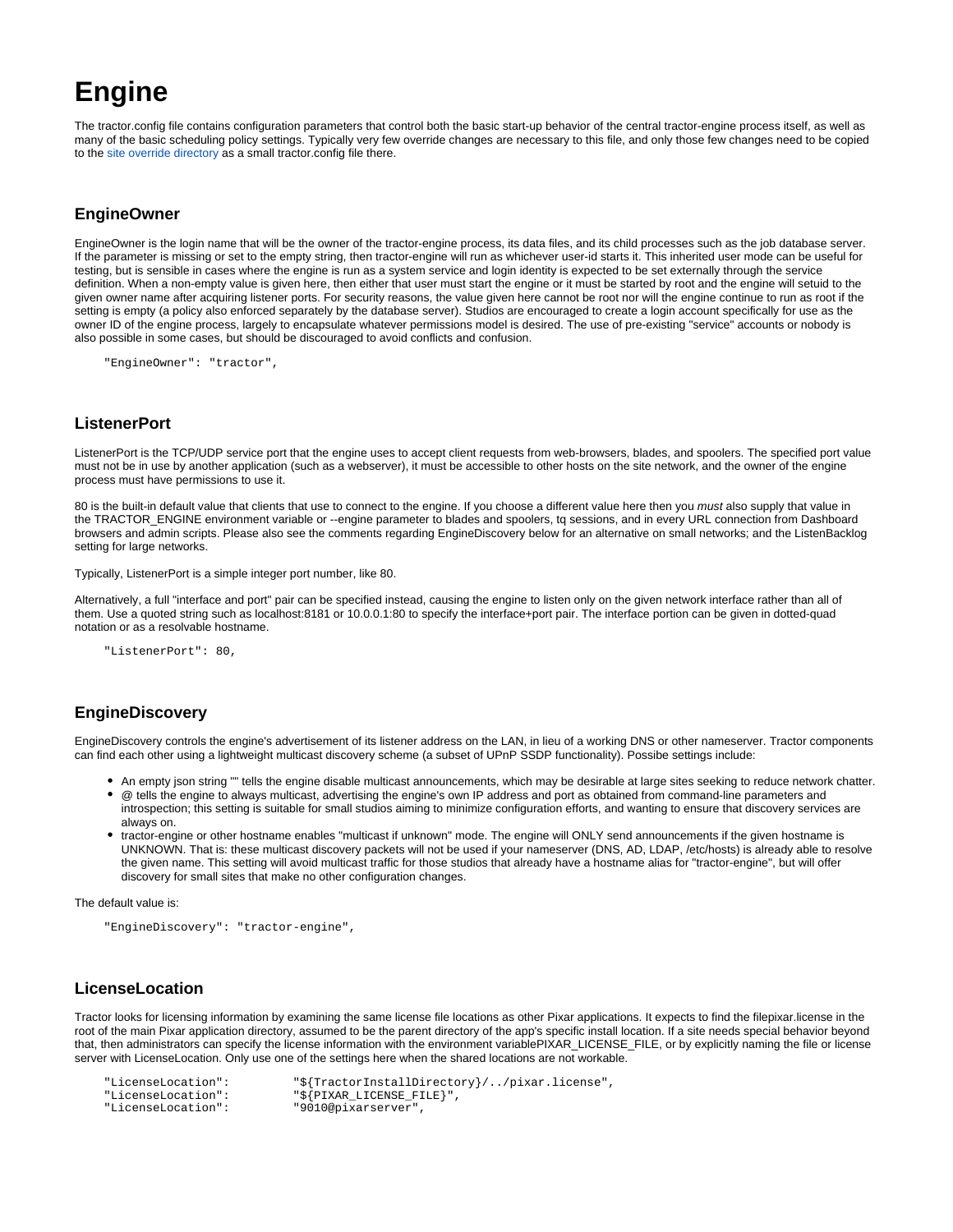### **MaxConcurrentDispatch**

By default, the engine will consume all available Tractor license seats and use that value to determine the number of concurrent processes that can be launched on the render farm. You can restrict the number of concurrent dispatches (and hence license seats) used by a given tractor-engine by specifying the maximum here. This is typically only useful during testing when a test engine should limit its license usage relative to the main production engine. Use the number zero to indicate "use all available" seats.

```
"MaxConcurrentDispatch": 255,
```
#### **EngineWorkerThreads**

EngineWorkerThreads sets the total number of threads to be divided among several roles within the engine process. These are typically devoted to highlatency i/o operations like writing to client transaction sockets. Thread parallelism allows dispatching and UI operations to proceed while replies to prior requests are delivered. Since the threads are mostly used for latency-hiding they typically do not consume a lot of CPU. Note that the engine also allocates several other required subsystem threads as well, in addition to the "worker" pool count given here. There are several main internal worker thread pools pre-allocated from this count, and a typical operating value here is 10 + (number\_of\_blades / 100). Use the value zero to let the engine pick a default based only on engine core count.

"EngineWorkerThreads": 32,

## **TractorDataDirectory**

The Tractor data directory contains at least two distinct types of subdirectories. The psql/ subdirectory holds the inbound spooled jobs from users, as well as checkpointed information about their progress. The user/ subdirectory holds files related to each Tractor user, primarily regarding their dashboard configuration settings.

All of the files in the data directory should be considered to be important assets. They should be part of regular back-ups. The tractor engine performs best when it has high-bandwidth, low-latency access to the files in this directory.

The default value is /var/spool/tractor.

```
"TractorDataDirectory": "/ssd/tractor",
```
## **EngineLogFile**

EngineLogFile``specifies the log filename to be used for the engine's own diagnostic logs. use the empty string "" to cause logging to be printed to the terminal. The default is to log to ``engine.login the data directory. \${TractorDataDirectory} is used to specify the path to the data directory, and will adjust accordingly should the data directory be changed.

```
"EngineLogFile": "${TractorDataDirectory}/engine.log",
"EngineLogFile": "/tmp/tractor.log",
"EngineLogFile": "",
```
## **EngineLogVerbosity**

EngineLogVerbosity specifies the log severity level threshold. Recognized values, in increasing level of verbosity, are: SEVERE, NOTICE, INFO, DEBUG, and TRACE. The default value is NOTICE.

```
"EngineLogVerbosity": "DEBUG",
```
## **Command Logging**

Some of the following parameters are used for storing and retrieving output from commands launched by tractor. Certain values may specify a template string, which can contain substitution patterns as follows:

- %u the job owner's login (userid, string)
- %j the job id (integer)
- %t the task id (integer)

**SiteCmdLogServerStartup**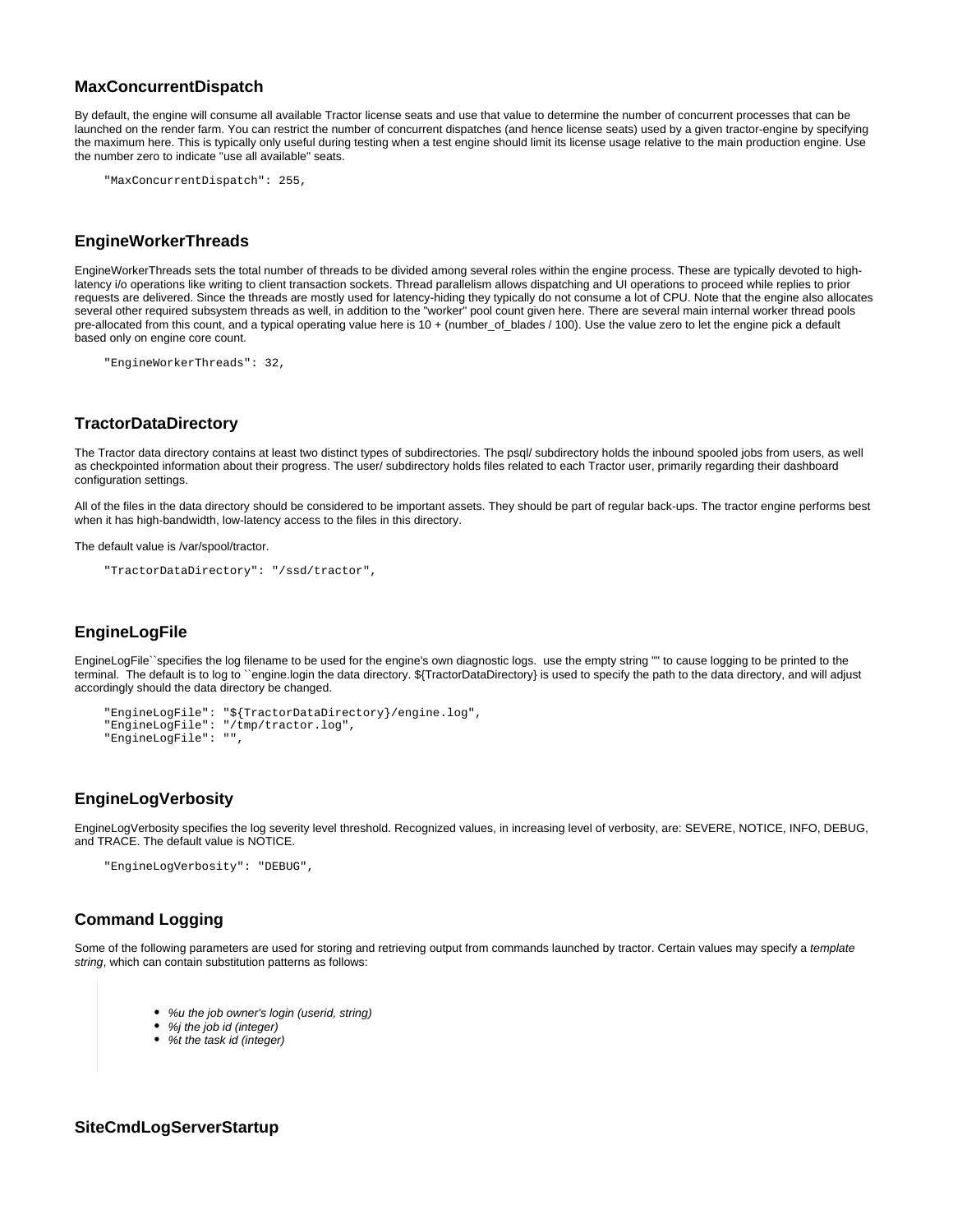SiteCmdLogServerStartup specifies how the python logging server should be started automatically when the engine is started. Use the empty string to indicate that the engine should not start a log server. The default value is the empty string.

```
"SiteCmdLogServerStartup": "'${TractorInstallDirectory}/bin/tractor-cmdlogger' --
filetemplate='${TractorDataDirectory}/cmd-logs/%u/J%j/T%t.log' --port=9180",
```
### **SiteCmdLogRetrievalURL**

SiteCmdLogRetrievalURL is sent to UIs giving them a URL at which to retrieve command output logs.

Some site configurations will allow UIs to fetch these logs directly from the fileserver where they are stored, such as when another webserver (like Apache) has direct access to the log files. By default, the tractor-engine itself acts as the webserver to deliver the log text to the UI browser, assuming it has access to the actual output logs. The blades are told where to put their logs in blade.config. By default the engine starts a simple python log-receiver subprocess (see SiteCmdLogServerStartup, above), and the default blade.config directs the blades to connect to it for logging. In that scenario, if the engine is serving up the logs, then the relative URL given below is sufficient; the URL does not mention a host. A UI that is already connected to the engine for UI service will get that URL and use the same host that it queried to fetch the URL.

You can specify a different host by including the <http://HOST>prefix explicitly. The default value is /tractor/cmd-logs/%u/J%j/T%t.log.

```
"SiteCmdLogRetrievalURL": "http://HOST:PORT/tractor/cmd-logs/%u/J%j/T%t.log",
"SiteCmdLogRetrievalURL": "/tractor/cmd-logs/%u/J%j/T%t.log",
```
#### **SiteURLMap**

SiteURLMap is a mapping of inbound URL resource prefixes to on-disk assets. This is a simple json list of string pairs, the first item in each pair is the prefix and the second item is the location. Order is important in this list since prefixes are tested in the order given and the first matching one is used. Assets with prefixes that are NOT listed are assumed to lie below /tractor/.

```
"SiteURLMap": [
                         "${TractorDataDirectory}/cmd-logs/",
   "/tractor/dashboard/", "${TractorDashboardDirectory}/tv/",
                         "${TractorDashboardDirectory}/tv/",
],
```
#### **SiteContentTypeMap**

SiteContentTypeMap defines the HTTP Content-Type header that is sent from tractor to web browsers when non-tractor files are loaded, such as image previews or log files. Some sites may have special browswer plug-ins or registered helper applications that will display a particular filetype automatically if the Content-Type header is set appropriately. Conversely, setting the type to something that is not recognized by the browswer will often allow the user to choose between downloading the file or launching an application of their own choice. Tractor also has an internal table of mappings that it uses for common types, if the file extension is not listed here explicitly.

```
"SiteContentTypeMap": {
 ".tif": "image/tiff",
 ".exr": "image/x-exr",
    ".png": "image/png",
    ".jpg": "image/jpeg",
    ".log": "text/plain"
},
```
### **SiteMaxListReplyCount**

SiteMaxListReplyCount truncates the number of jobs or blades sent to the dashboard in order to limit the processing time spent by the engine to create the replies as well as to prevent possible javascript crashes in some web browsers when parsing very large reply lists. The default value is 2500.

```
"SiteMaxListReplyCount": 1000,
```
#### **JobScriptQuotingMode**

Tractor can accept job descriptions in the Alfred job script format. Alfred required certain quoting and escaping conventions for nested strings within a job script (requiring an extra level of escape characters). Tractor can either follow the same conventions for use with legacy job generators, or it can accept a simpler quoting style for newer jobs. Use the value alfred for alfred compatibility, or the value tractor for the simpler scheme. The default value is tractor.

```
"JobScriptQuotingMode": "alfred",
```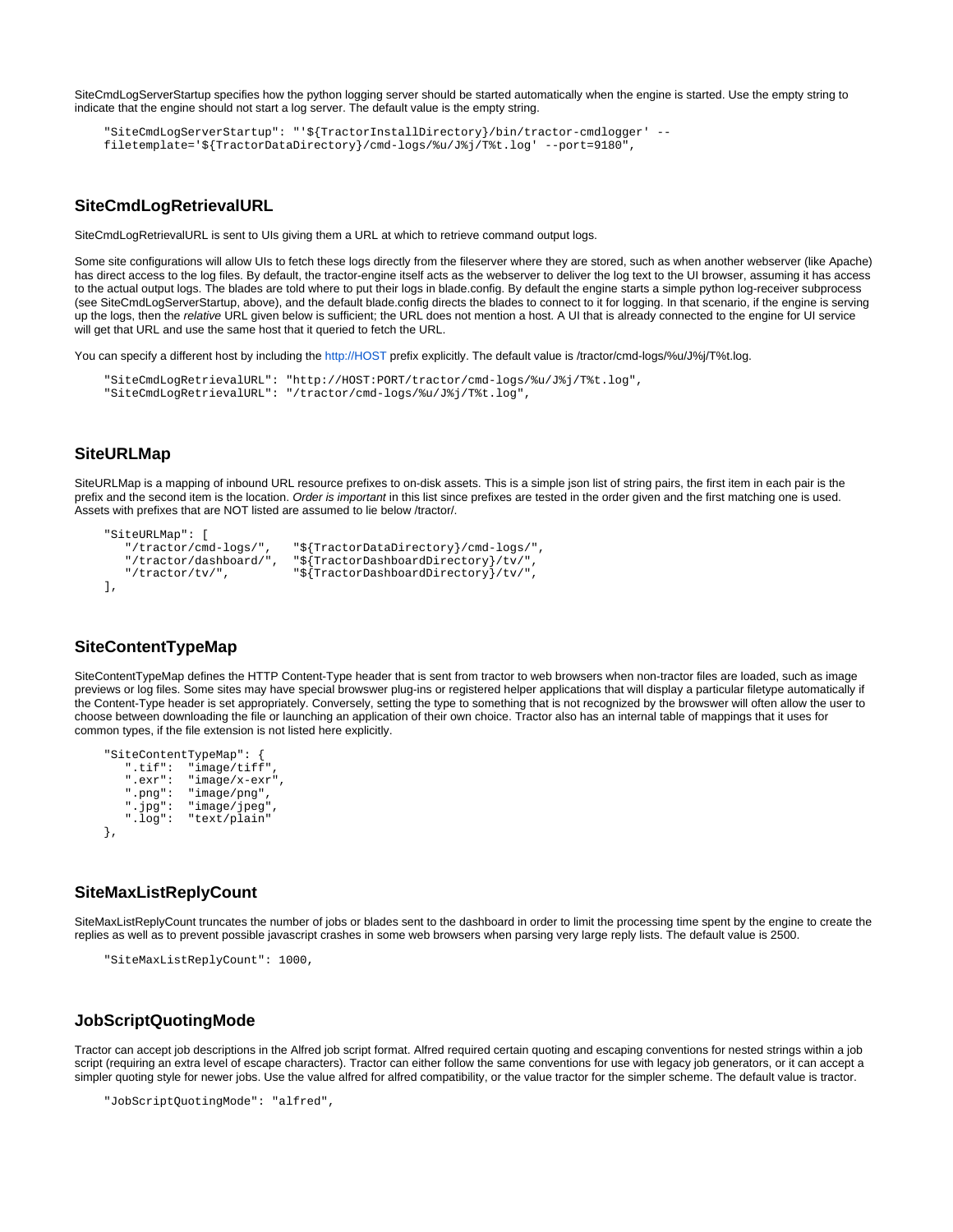#### **JobSchedulingMode**

JobSchedulingMode determines the order in which tasks are considered when assigning to a blade.

P+FIFO is the default scheme for assigning available blades to jobs, it always picks the job with the highest priority value, and if there are several jobs with the same priority then it selects the one that was spooled first. If there are more available blades than runnable tasks in the first job, then the next job is considered.

P+RR is a simple "Round-Robin" scheme used when considering jobs of the same priority. Several jobs with many ready tasks can be running concurrently, however it tends to favor jobs with long-running tasks, since they can "collect" additional blades on each subsequent turn. The "ATCL" modes are usually preferable in production settings.

P+ATCL, Active Task Count Leveling, first sorts jobs by strict priority, then within a block of jobs with the same priority it prefers to assign available blades to jobs with the fewest active tasks. This mode tends to allocate roughly the same number of blades to each job, while favoring older jobs over newly spooled ones. Given that it maintains roughly equal blades counts, jobs with short-running tasks will finish sooner than jobs with the same number of longrunning tasks.

P+ATCL+RR is similar to P+ATCL above, but differs in how it handles the "even" distribution of blades across jobs when there are more waiting tasks than blades. It adds a kind of round-robin component, tending to equalize blade count over time across all jobs in the priority block. In general, P+ATCL favors the oldest jobs, P+ATCL+RR favors jobs that have been waiting longest for blades.

NOTE: Any scheduling mode other than P+FIFO will incur extra computational expense during blade assignment, and will therefore decrease system throughput by some amount. The magnitude of the observed effect will vary depending on overall job load, farm size, task mix, and engine host. The default mode is P+FIFO.

"JobSchedulingMode": "P+ACTL",

#### **DispatchTiers**

Each job on the queue is associated with a a dispatching tier, typically just the default tier. Tiers provide an additional layer of control over the order in which jobs are dispatched to the farm, beyond the usual job priorities and the current scheduling policy mode. Specifically, jobs from high-valued tiers are considered before those from low-valued tiers. This kind of abstract categorization and ordering may be useful in several circumstances, but tiers will usually be most helpful during a wrangling "crisis" of some sort, large or small. For example, it may be useful to move several important jobs to a higher tier while leaving their job priorities unchanged, thus preserving their relative sorting. Each tier can also be paused individually in the Dashboard, so dispatching across entire groups of jobs can be temporarily suspended or enabled -- for example, general dispatching can be paused while a series of administrative jobs are allowed to proceed. Currently the configurable tier attributes are very simple, just a group name and it's priority relative to other tiers. Additional attributes and behaviors may become available in future releases. The Dashboard also provides some controls for filtering and sorting jobs based on tiers. The following shows the default tier configuration.

```
"DispatchTiers": {
             {'}"priority": 111.0},
 "rush": {"priority": 99.0},
 "default": {"priority": 50.0},
    "batch": {"priority": 10.0}
},
```
## **SiteHttpOriginAccess**

SiteHttpOriginAccess controls the outbound HTTP protocol reply value for the Access-Control-Allow-Origin header line. This setting allows the engine-aswebserver to work within a site's CORS policy restrictions. The default value is \* (asterisk) for ease of use. Use the empty string to disable CORS-style sharing. This setting will primarily affect the ability of the Tractor Dashboard to fetch command log files when the specified log server hostname is different from the hostname in the URL used to load the Dashboard itself. The default is \*.

```
"SiteHttpOriginAccess": "*",
```
## **CmdAutoRetryAttempts and CmdRetryrcRetryAttempts**

CmdAutoRetryAttempts and CmdRetryrcRetryAttempts control the number of automatic attempts made by tractor-engine to retry commands that exit with a non-zero exit status. These automatic retries may be a useful workaround at sites that frequently experience command failures due to temporary transient conditions.

In some job scripts, certain RemoteCmds are annotated with the -retryc {5 17 84} option, where the actual numbers given represent known exit codes from the launched app representing conditions that warrant a retry. The number of retries attempted in this situation is controlled by CmdRetryrcRetryAttempts below. Set it to zero to disable retryrc retries, or set it to a small integer to allows these retry attempts.

CmdAutoRetryAttempts is used to control automatic retries on exit codes not listed in a Cmd's -retryrc option, or for any non-zero exit when -retryrc is not specified. Set it to zero to disable these automatic retries, or set it to a small integer to force these retries globablly.

Commands that exit due to SIGINT, SIGTERM, or SIGKILL on unix-style platforms are not retried since those signals are almost always due to deliberate external actions intended to actually stop the given task from proceeding. On Windows, requests to interrupt running subprocesses are handled with the TerminateProcess call; the Windows blade will report these exits using code "-15" which is analogous to SIGTERM in the sense that it will not trigger an auto-retry in the engine.